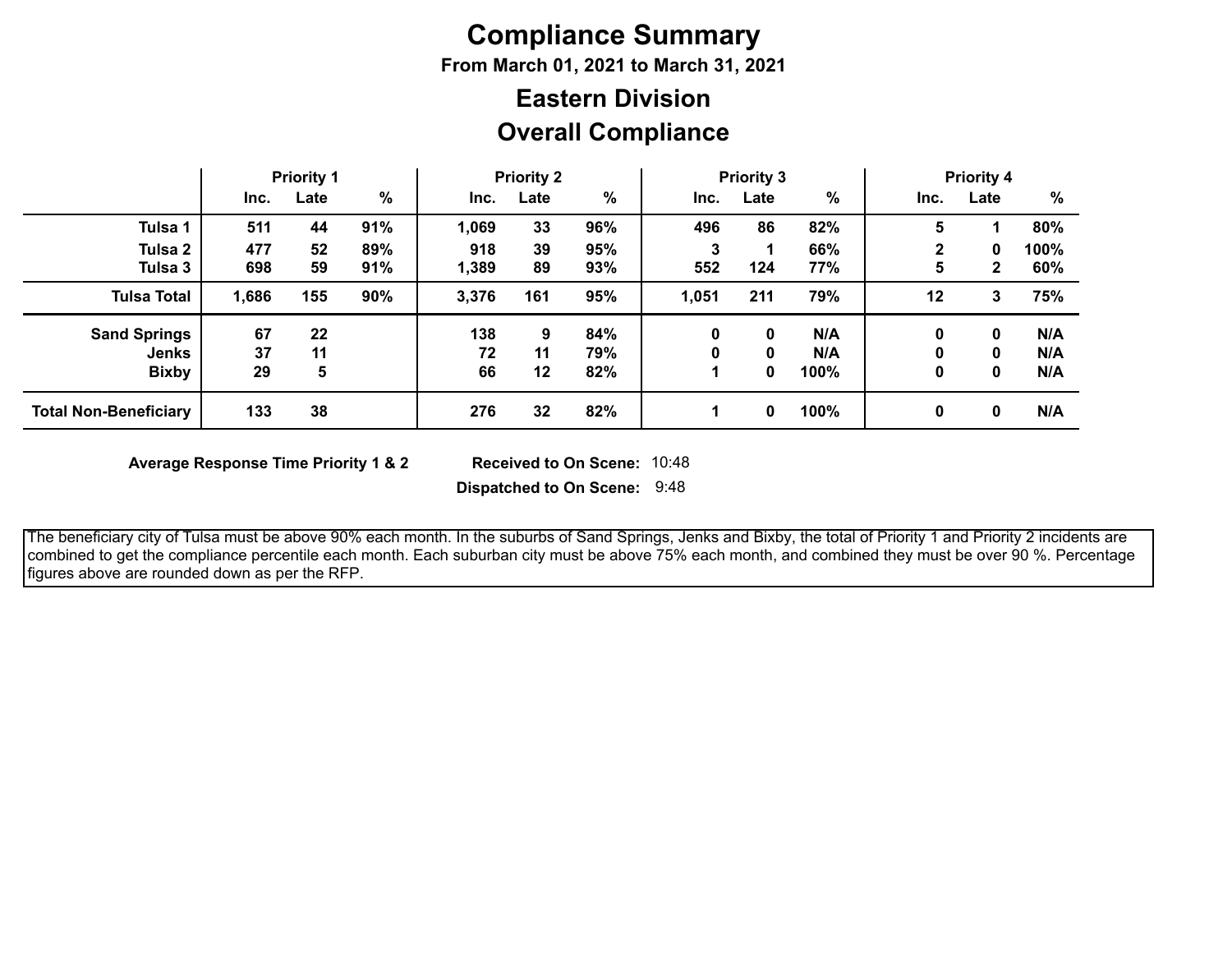# **Compliance Summary**

**From March 01, 2021 to March 31, 2021**

## **Overall Compliance Western Division**

|                               | <b>Priority 1</b> |              | <b>Priority 2</b> |       |      | <b>Priority 3</b> |       |      | <b>Priority 4</b> |              |              |     |
|-------------------------------|-------------------|--------------|-------------------|-------|------|-------------------|-------|------|-------------------|--------------|--------------|-----|
|                               |                   | Inc. Late    | %                 | Inc.  | Late | %                 | Inc.  | Late | %                 | Inc.         | Late         | %   |
| <b>Oklahoma City 1</b>        | 1,024             | 209          | 79%               | 1,740 | 126  | 92%               | 620   | 178  | 71%               | 28           | 7            | 75% |
| <b>Oklahoma City 2</b>        | 1,143             | 378          | 66%               | 1,649 | 179  | 89%               | 296   | 85   | 71%               | 9            | 3            | 66% |
| <b>Edmond</b>                 | 176               | 66           | 62%               | 296   | 54   | 81%               | 97    | 44   | 54%               | 0            | 0            | N/A |
| <b>Total OKC &amp; Edmond</b> | 2,343             | 653          | 72%               | 3,685 | 359  | 90%               | 1,013 | 307  | 69%               | 37           | 10           | 72% |
| <b>Mustang</b>                | 37                | 24           |                   | 42    | 10   | 56%               | 7.    | 3    | 57%               | 0            | 0            | N/A |
| <b>The Village</b>            | 32                | 8            |                   | 39    | 4    | 83%               | 0     | 0    | N/A               | 0            | 0            | N/A |
| <b>Nichols Hills</b>          | 6                 | $\mathbf{2}$ |                   | 7     | 1    | 76%               | 0     | 0    | N/A               | $\mathbf{0}$ | $\mathbf{0}$ | N/A |
| <b>Total Non-Beneficiary</b>  | 75                | 34           |                   | 88    | 15   | 69%               | 7     | 3    | 57%               | 0            | 0            | N/A |

**Average Response Time Priority 1 & 2** 

**Dispatched to On Scene:** 11:36 Received to On Scene: 13:06

The beneficiary city of Oklahoma City must be above 90% each month. In the suburbs of Mustang, The Village, and Nichols Hills, the total of Priority 1 and Priority 2 incidents are combined to get the compliance percentile each month. Each suburban city must be above 75% each month, and combined they must be over 90 %. Percentage figures above are rounded down as per the RFP.